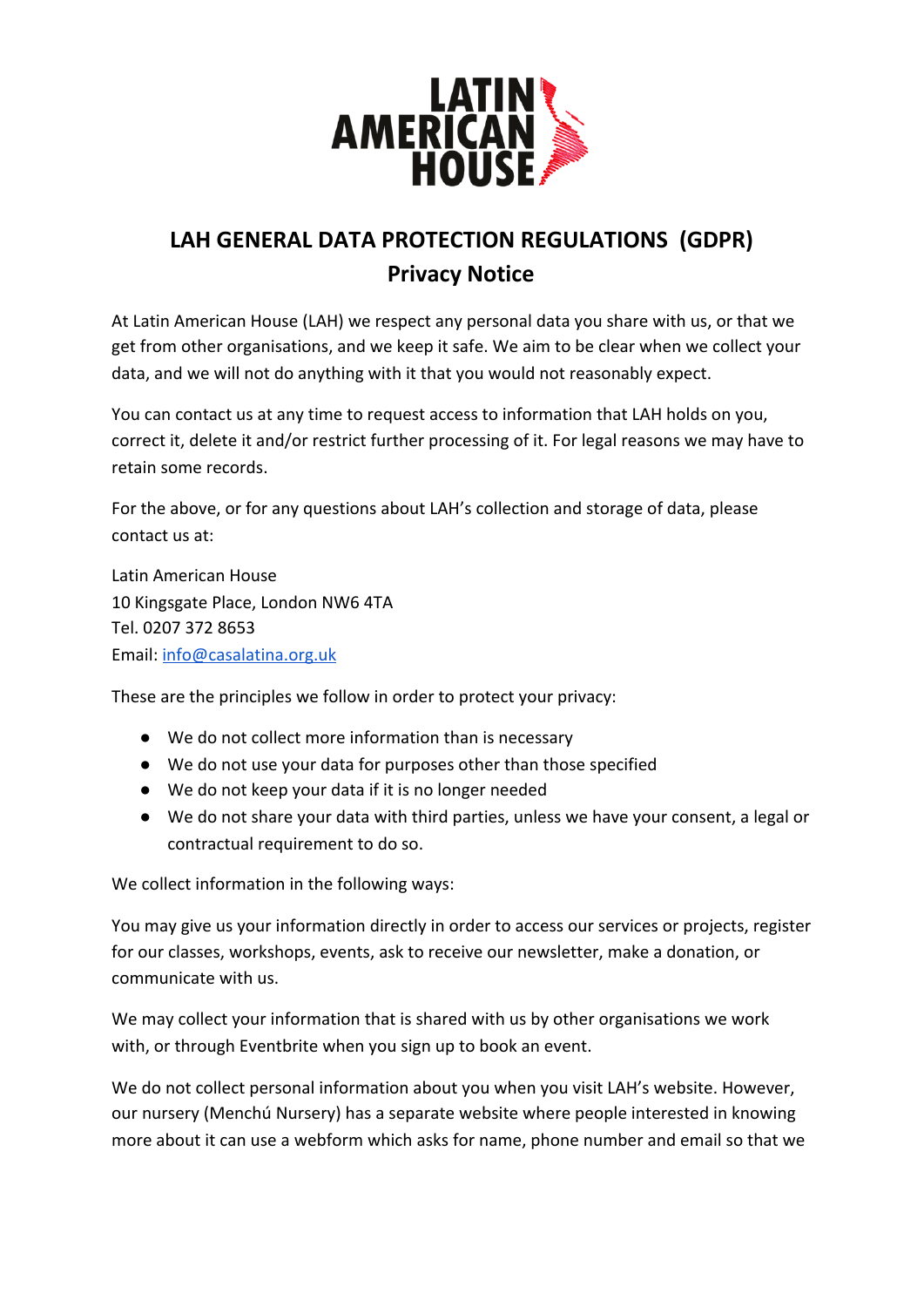

can contact them. The above principles to protect your privacy applies to data collected in this way.

We may collect information available publicly, for example, information found in places such as the Charity Commission, Companies House, third party directory sites, or university websites.

## **1. What personal data we collect and how we use it**

The type and quantity of information we collect, how we use, and how long we keep it, it depends on why you are providing it.

#### 1.1. Service users

## **Legal and Social Advice Services (LESAS) and Reception**

The main reason we ask for your information is to help solve your issues. We usually collect the following information which you provide to us:

- Name and date of birth
- Contact information including address, telephone number and email address
- Information such as gender, country of origin or nationality

Depending on what you want help with, we may collect other personal information, for example about family, work, immigration status or sensitive information about your health.

With your permission, we might share your information with other GDPR-compliant organisations to help solve your issue.

If you ask for immigration advice through email you will be asked to provide the above information. We use Google Mail which uses Transport Layer Security (TLS) to encrypt and protect email traffic by default. If your email service does not support TLS, you should be aware that any emails we send or receive may not be protected in transit.

We keep your personal data for 6 years after the date of your visit, or from the date your case was closed.

#### **Adult Community Learning**

We usually collect the following information which you provide to us:

● Name and date of birth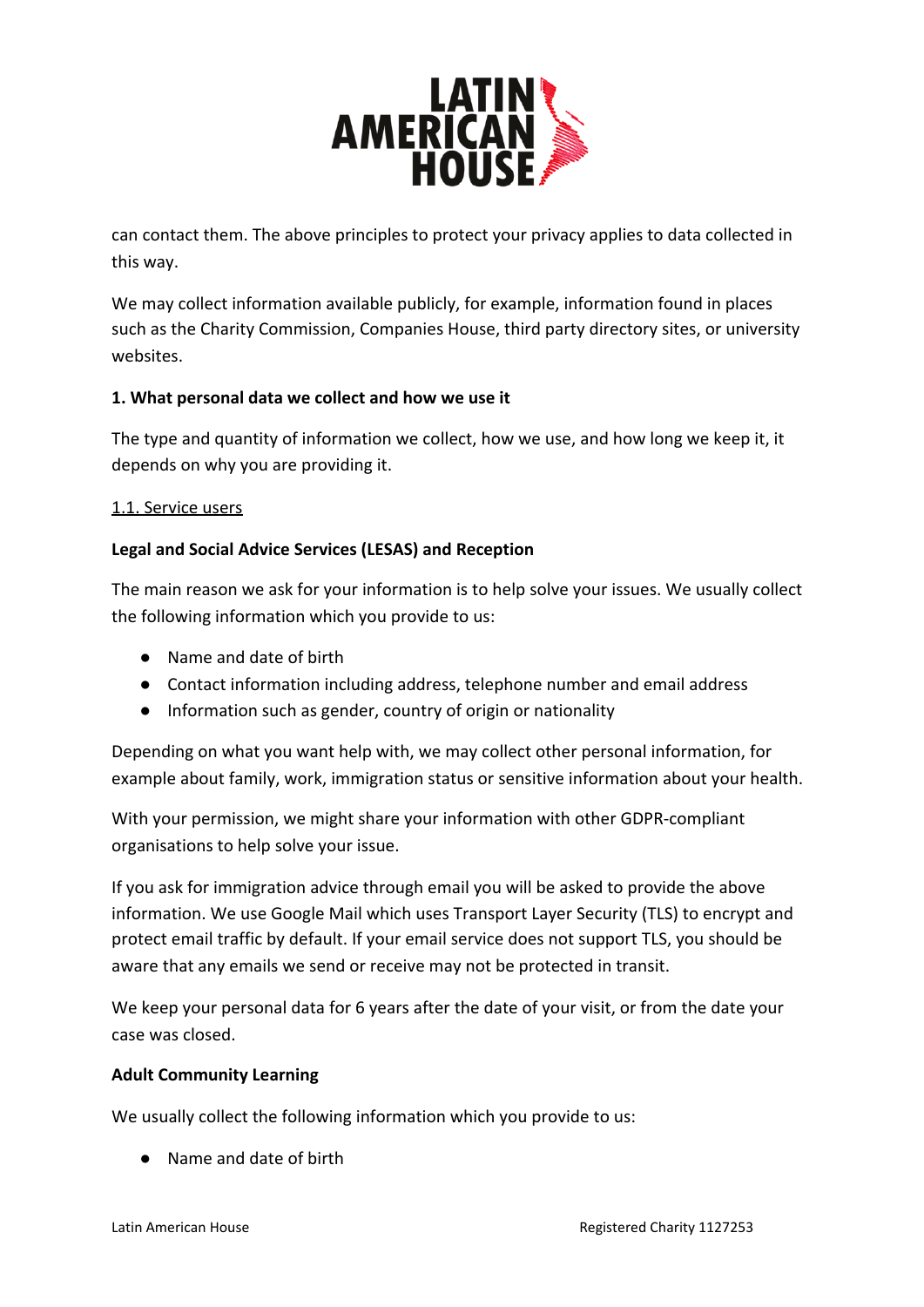

- Contact information including address, telephone number and email address
- Information such as gender, country of origin or nationality

We will keep your personal data for 2 years after the date you last attended a class or a course.

# **Children's Education Project (Menchú Nursery and Spanish Saturday School)**

We usually collect the following information when a child starts in our Children's Education Project:

- Name and date of birth of the child
- Parents' contact information including address, telephone and email address
- Information such as gender, country of origin or nationality of both child and parents.

We keep your personal data (and that of your child) for 2 years after your child leaves the nursery or Saturday School. We then keep just the name of child, their date of birth and dates the child attended, to ensure we have a historical record. In the case of children with special education needs (SEN), who were funded by the local authority, we are required to keep the full records for 6 years.

# 1.2. Statistics and feedback

We use some information to create statistics about the users of our services, (and what issues are the most common in the case of LESAS). This information is always anonymised – you cannot be identified. We use anonymised statistical information to write reports to funders, for our publicity, Annual Reports, and to improve our services. If you have used one of our services (for example, LESAS or Employability advice) we ask you to fill in a user feedback form online or on paper after each visit. This information is anonymous – you cannot be identified. In the case of the Children's Education Project, if you are a parent with a child in the nursery or at the Spanish Saturday School, you may be asked to fill in an annual evaluation survey. You have the option of remaining anonymous.

All staff accessing data ensure your information is handled sensitively and securely.

## 1.3. Communicating with you

We will ensure that we know how you prefer to be contacted, for example, by email, text, phone, regarding your appointment for advice or where we are helping you resolve an advice issue.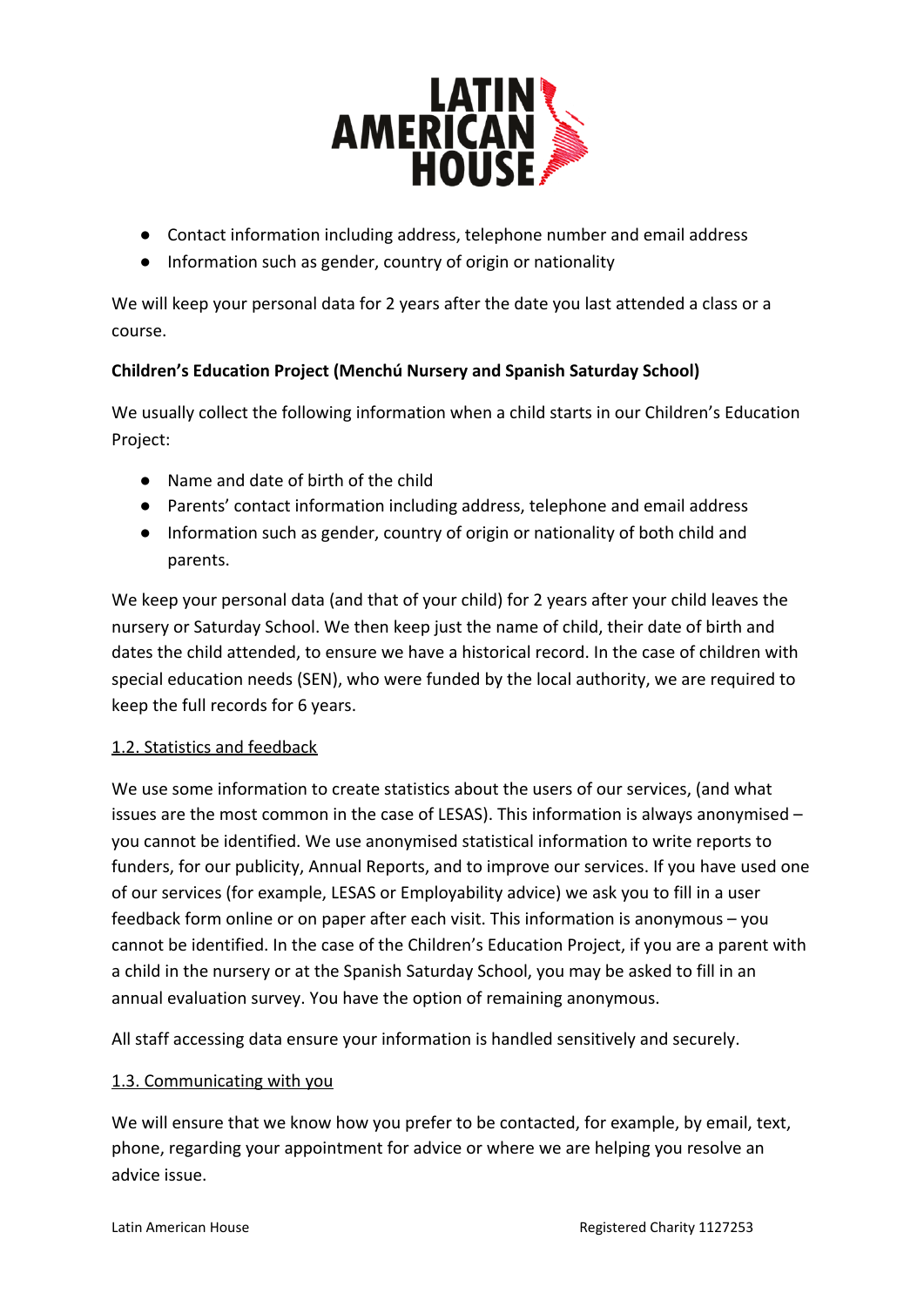

We have adopted an 'Opt-in' only approach to communicating information to users of our services and projects about our activities, events, employment and volunteering opportunities, meaning that we will not email you any information unless we have your consent to do so. This does not apply to individuals in organisations, where we have a legitimate interest to include you on our mailing list. We use Mailchimp to send out these communications, including a quarterly newsletter. Mailchimp complies with the GDPR to keep your data safe. You will be able to unsubscribe from these emails at any time.

#### 1.4. LAH recruitment and volunteering

#### **Applicants**

If you apply for a job or volunteering position with LAH, we will collect, process and store the information you have sent us for recruitment-related purposes. If you are unsuccessful in your application we will keep this information for one year and then shred it.

#### **Current and former employees**

In order to fulfil your employment contract, LAH will need to ask for further personal information. We will need to share some information with our payroll company, with HMRC and our pension provider, NEST. Our payroll company complies with the GDPR and keeps your data safe.

We keep employee records for 6 years after they have left. We keep volunteer records for 2 years after they have left. We do keep a record of the names of people, and the dates when they worked with LAH to keep a historical record.

#### 1.6. Data collected from our website

We do not collect personal data from LAH's website. Our nursery website has a web form for potential parents to register their interest in our nursery. The information you fill in (such as your name, email address and phone number will be processed and stored so that it is possible for us to contact and respond to your request.

## 1.7. Social media plugins

Being on our website does not automatically result in sharing data on these social media networks. The social media plug-ins remain inactive until clicked. Once clicked, you will be taken to the social media network – Facebook or Twitter. Each one has their own specific privacy policy which you are recommended to consult.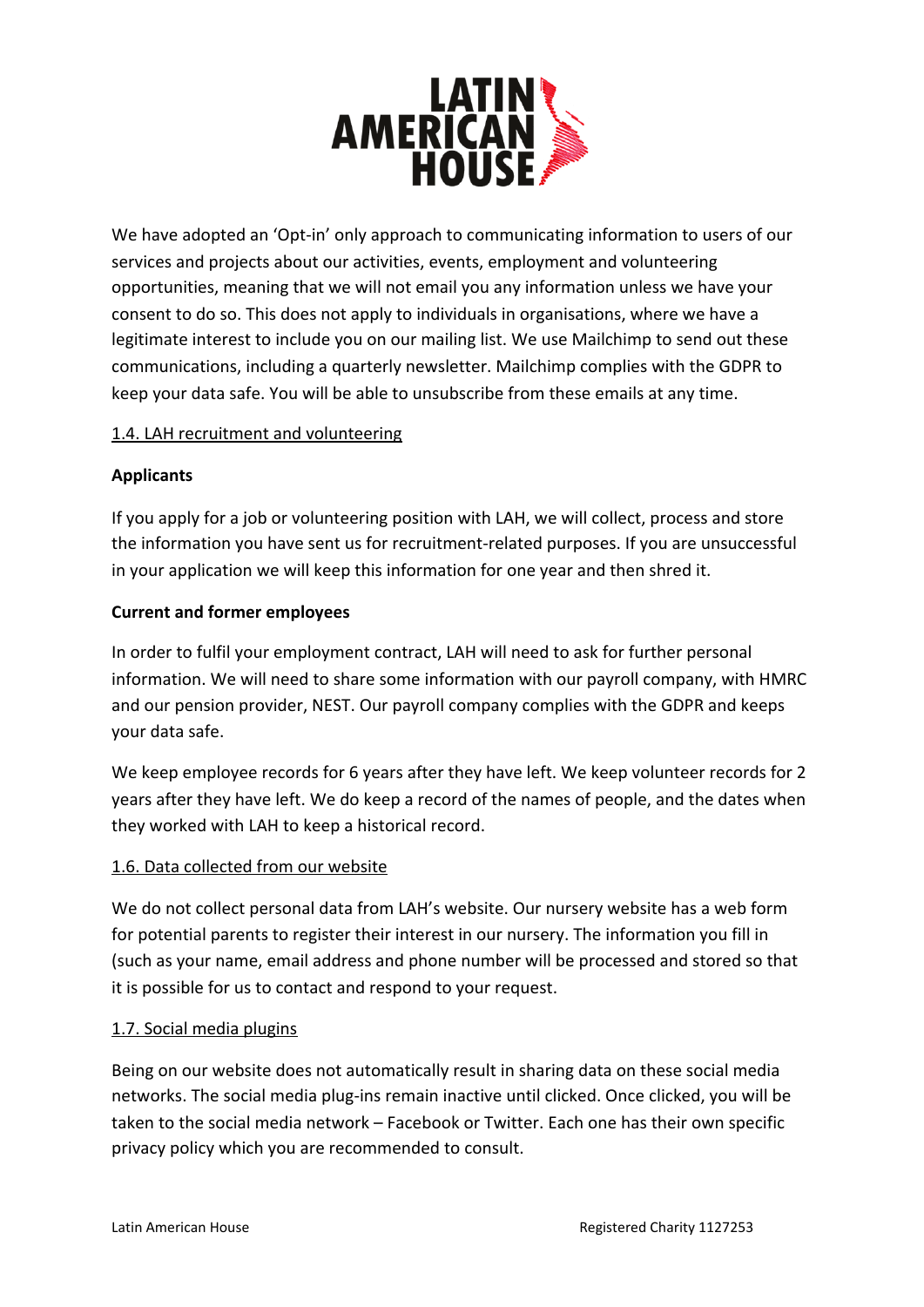

### 1.8. Data collected from Eventbrite and PayPal

LAH sometimes uses Eventbrite for event management. We may also collect data about you when you register for an event.

We occasionally use PayPal if we charge for an event. We do not directly collect, process or store any information relating to your payment method. For paid events we use PayPal as the payment processor.

#### **2. How we keep your data safe and who has access**

We may have records of your data on:

- Email (gmail)
- AIMS database
- Excel spreadsheets
- Word documents
- Scanned documents
- Hard copies (in secure storage cupboards)

#### 2.1. IT systems

When LAH collects information about you, we make sure that your information is protected from unauthorised access, loss, manipulation, falsification, destruction or unauthorised disclosure. This is done through appropriate technical measures. For example, emails are encrypted, our network is protected and routinely monitored, our computers and laptops are password protected.

#### 2.2. Staffing and internal management

Staff have access to personal information on a 'need-to-know' basis, so for example, highly sensitive data e.g. employment records, are only available to staff with the designated permissions to access and process that data. We have a confidentiality policy that ensures that any hard-copy paperwork is stored away after use in secure cabinets/cupboards.

#### 2.3. Retention and disposal of information

LAH will only keep your personal information for as long as we have consent, a legitimate interest or statutory requirement to keep it. When we come to delete your data we can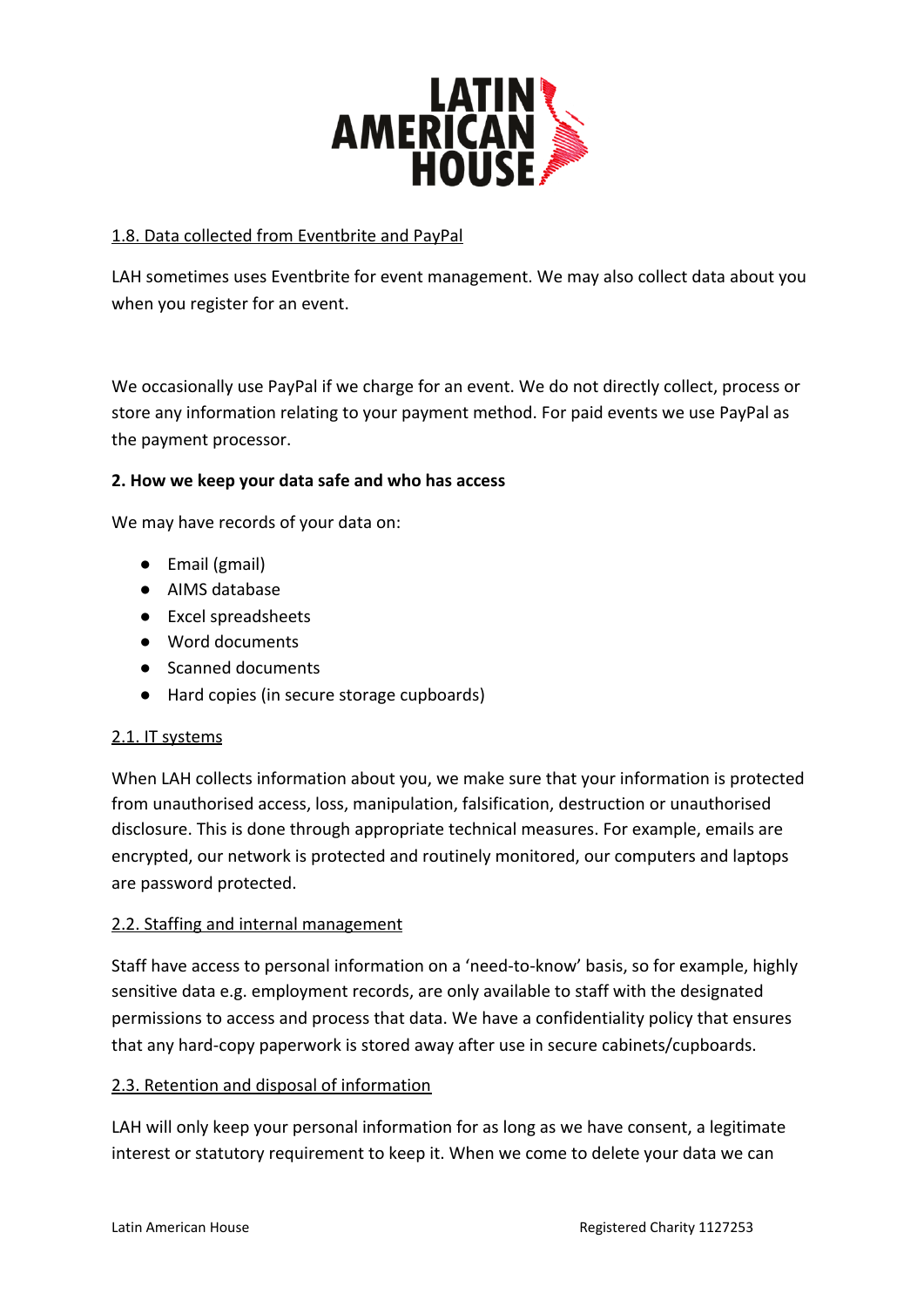

permanently erase any digital records we hold on you. Paper confidential records are shredded.

## **3. Who we share data with and how they protect it**

Where we use external companies to collect or process personal data on our behalf, we ensure that they manage the personal data they collect or have access to in compliance with the GDPR. Some of our suppliers e.g. Google Non-Profits and PayPal, run their operations outside the European Economic Area (EEA). Although they may not be subject to the same data protection laws as companies based in the UK, we only use them if they can provide a similar level of protection to UK data protection law.

You can read Google's privacy policy here: <https://policies.google.com/privacy?hl=en-GB&gl=uk>

You can read Mailchimp's privacy policy here: <https://mailchimp.com/legal/privacy/>

You can read Local Giving privacy policy here: <https://localgiving.org/privacy-policy>

You can read NEST's privacy policy here: <https://www.nestpensions.org.uk/schemeweb/nest/nestcorporation/privacy-policy.html>

You can read Eventbrite's privacy policy here: [https://www.eventbrite.co.uk/support/articles/en\\_US/Troubleshooting/eventbrite-privacy](https://www.eventbrite.co.uk/support/articles/en_US/Troubleshooting/eventbrite-privacy-policy)[policy](https://www.eventbrite.co.uk/support/articles/en_US/Troubleshooting/eventbrite-privacy-policy)

## **4. Emailing Latin American House directly**

We use Google mail which uses Transport Layer Security (TLS) to encrypt and protect email traffic by default. If your email service does not support TLS, you should be aware that any emails we send or receive may not be protected in transit.

We will also monitor any emails sent to us, including file attachments, for viruses or malicious software. Please be aware that you have a responsibility to ensure that any email you send is within the bounds of the law.

You have the right to request access to the information we hold on you. You can request this by contacting us: [info@casalatina.org.uk](mailto:info@casalatina.org.uk)